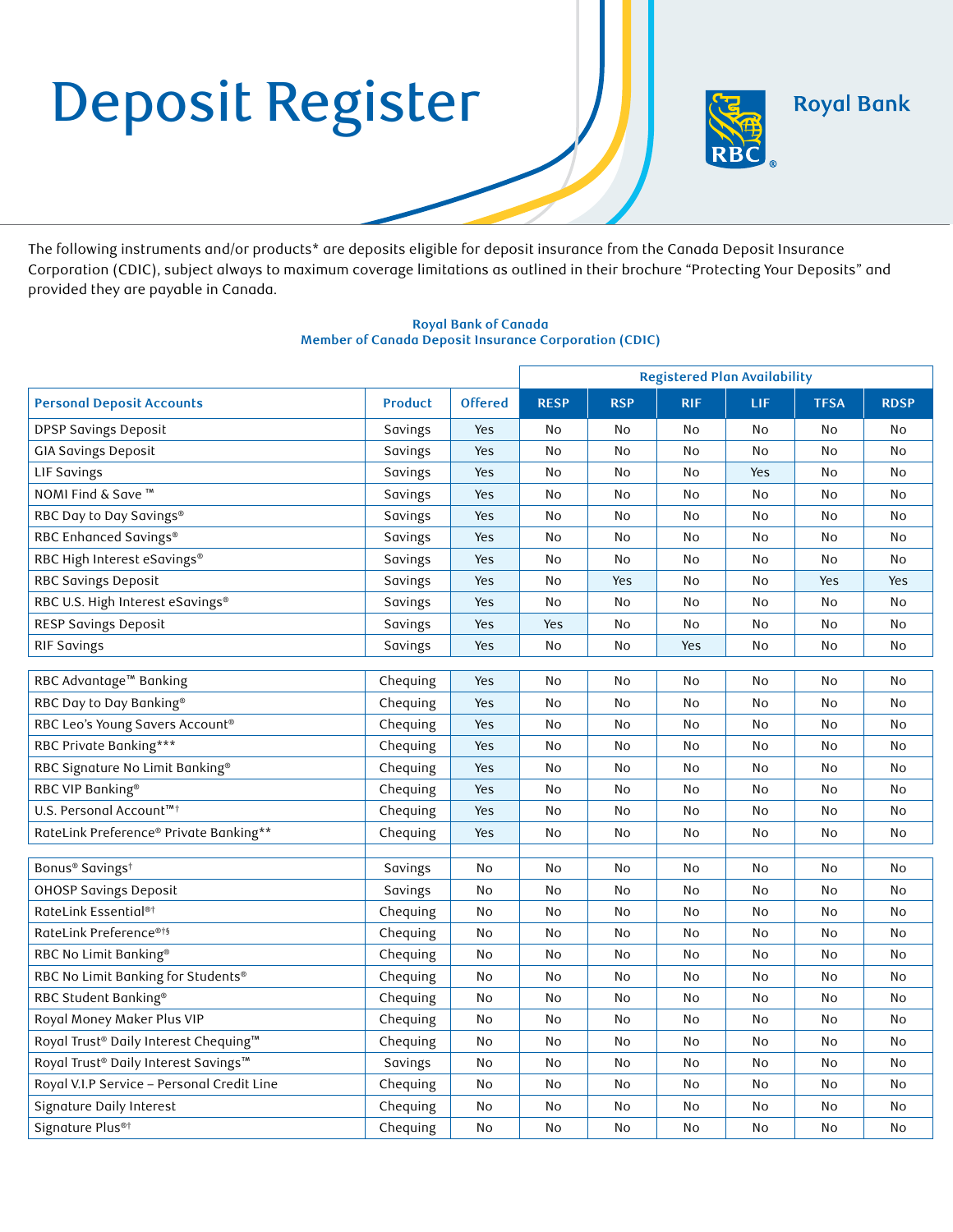#### **Royal Bank of Canada Member of Canada Deposit Insurance Corporation (CDIC)**

|                                                                          |                |                | <b>Registered Plan Availability</b> |            |            |           |             |                |
|--------------------------------------------------------------------------|----------------|----------------|-------------------------------------|------------|------------|-----------|-------------|----------------|
| <b>Business Deposit Accounts</b>                                         | <b>Product</b> | <b>Offered</b> | <b>RESP</b>                         | <b>RSP</b> | <b>RIF</b> | LIF       | <b>TFSA</b> | <b>RDSP</b>    |
| Business Current Account with Automated Deposit<br>Interest <sup>™</sup> | Savings        | Yes            | No                                  | <b>No</b>  | <b>No</b>  | No.       | No          | No             |
| Business Current Account U.S. Dollar - ADI Formula                       | Savings        | Yes            | <b>No</b>                           | <b>No</b>  | <b>No</b>  | No        | <b>No</b>   | N <sub>0</sub> |
| RBC Agrilnvest Account                                                   | Savings        | Yes            | No                                  | No         | <b>No</b>  | No        | No          | <b>No</b>      |
| RBC Business Essentials Account - Savings                                | Savings        | Yes            | <b>No</b>                           | <b>No</b>  | No         | No.       | <b>No</b>   | <b>No</b>      |
| RBC High Interest Notice Account for Business                            | Savings        | Yes            | <b>No</b>                           | <b>No</b>  | <b>No</b>  | No        | <b>No</b>   | <b>No</b>      |
| RBC U.S. High Interest Notice Account for Business                       | Savings        | Yes            | <b>No</b>                           | No         | <b>No</b>  | No        | No          | <b>No</b>      |
| Royal Business Premium Investment Account®                               | Savings        | Yes            | No                                  | No         | No         | No        | No          | No             |
|                                                                          |                |                |                                     |            |            |           |             |                |
| <b>Business Current Account</b>                                          | Chequing       | Yes            | No                                  | <b>No</b>  | <b>No</b>  | <b>No</b> | <b>No</b>   | <b>No</b>      |
| <b>Business Current Account U.S.</b>                                     | Chequing       | Yes            | <b>No</b>                           | <b>No</b>  | No         | No        | <b>No</b>   | <b>No</b>      |
| <b>Business Interest Account</b>                                         | Chequing       | Yes            | No                                  | No         | No         | No        | No          | No             |
| Foreign Currency Account                                                 | Chequing       | Yes            | <b>No</b>                           | <b>No</b>  | <b>No</b>  | <b>No</b> | <b>No</b>   | <b>No</b>      |
| RBC Business Essentials - Fixed Fee Plans                                | Chequing       | Yes            | <b>No</b>                           | No         | <b>No</b>  | No        | No          | <b>No</b>      |
| RBC Digital Choice Business Account Package-                             | Chequing       | Yes            | <b>No</b>                           | <b>No</b>  | <b>No</b>  | No        | <b>No</b>   | <b>No</b>      |
| RBC Flex Choice Business Account Package-                                | Chequing       | Yes            | <b>No</b>                           | No         | <b>No</b>  | No        | <b>No</b>   | <b>No</b>      |
| RBC Ultimate Business Account Package                                    | Chequing       | Yes            | <b>No</b>                           | <b>No</b>  | <b>No</b>  | <b>No</b> | <b>No</b>   | <b>No</b>      |
| Royal Business Community Account                                         | Chequing       | Yes            | <b>No</b>                           | No         | No         | No        | No          | <b>No</b>      |
|                                                                          |                |                |                                     |            |            |           |             |                |
| Trusteed Deposit Service (TDS)                                           | Trust          | Yes            | <b>No</b>                           | <b>No</b>  | <b>No</b>  | <b>No</b> | <b>No</b>   | <b>No</b>      |
| Business Current Account U.S. - LIBOR-based interest<br>arrangement      | Savings        | No             | <b>No</b>                           | <b>No</b>  | <b>No</b>  | No        | <b>No</b>   | <b>No</b>      |
| Farmchek® Interest Account                                               | Savings        | <b>No</b>      | <b>No</b>                           | <b>No</b>  | <b>No</b>  | No        | <b>No</b>   | <b>No</b>      |
| Farmchek® Value Account                                                  | Chequing       | No             | <b>No</b>                           | <b>No</b>  | No         | No        | No          | <b>No</b>      |
| RBC Business Essentials - Fixed Fee Account (\$55)                       | Chequing       | No             | <b>No</b>                           | <b>No</b>  | No         | <b>No</b> | <b>No</b>   | <b>No</b>      |
| Royal Business Professional Account ™                                    | Savings        | No             | No                                  | No         | No         | No        | No          | No             |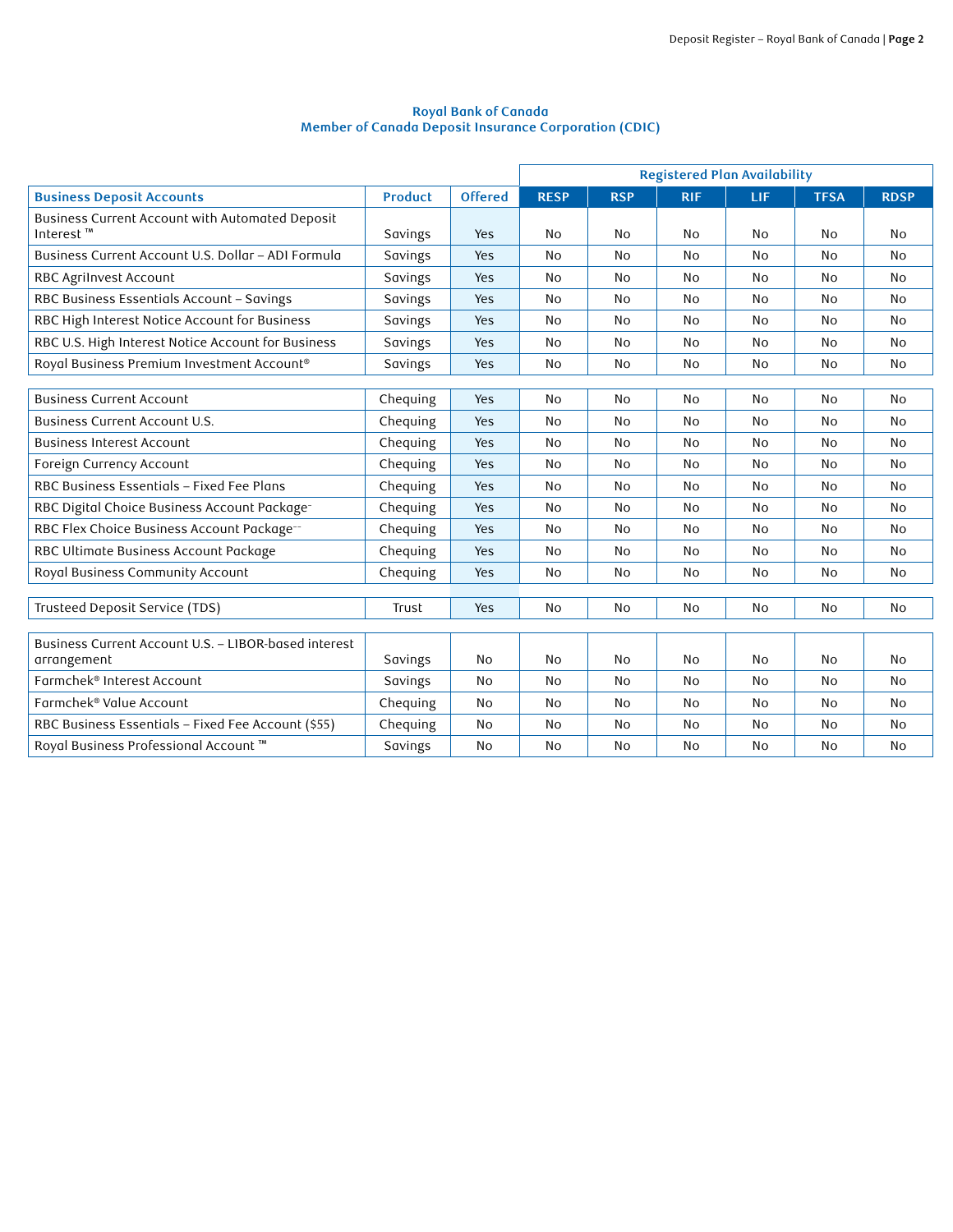### **Royal Bank of Canada Member of Canada Deposit Insurance Corporation (CDIC)**

|                                                                       |                 |                | <b>Registered Plan Availability</b> |                |            |                |             |                |
|-----------------------------------------------------------------------|-----------------|----------------|-------------------------------------|----------------|------------|----------------|-------------|----------------|
| <b>Term Deposits/GICs Personal and Business</b>                       | <b>Product</b>  | <b>Offered</b> | <b>RESP</b>                         | <b>RSP</b>     | <b>RIF</b> | LIF.           | <b>TFSA</b> | <b>RDSP</b>    |
| Canadian Market-Linked GIC®                                           | GIC             | Yes            | Yes                                 | Yes            | <b>No</b>  | No             | Yes         | Yes            |
| Five-in-One GIC <sup>®1</sup>                                         | <b>GIC</b>      | Yes            | No                                  | <b>No</b>      | No         | No             | <b>No</b>   | <b>No</b>      |
| Non Redeemable Annual Compound GIC                                    | GIC             | Yes            | Yes                                 | Yes            | Yes        | Yes            | Yes         | <b>Yes</b>     |
| Non Redeemable Annual Payout GIC                                      | <b>GIC</b>      | Yes            | No                                  | Yes            | No         | No             | Yes         | <b>No</b>      |
| Non Redeemable GIC                                                    | GIC             | Yes            | No                                  | <b>No</b>      | No         | No             | No          | <b>No</b>      |
| One-Year Cashable GIC™                                                | <b>GIC</b>      | Yes            | No                                  | <b>No</b>      | <b>No</b>  | <b>No</b>      | <b>No</b>   | <b>No</b>      |
| Prime-Linked Cashable GIC®                                            | <b>GIC</b>      | Yes            | No                                  | No             | No         | No             | No          | <b>No</b>      |
| RateAdvantage GIC®                                                    | GIC             | Yes            | No                                  | No             | No         | No             | No          | <b>No</b>      |
| RBC Canadian Banking MarketSmart GIC™                                 | GIC             | Yes            | Yes                                 | Yes            | Yes        | Yes            | Yes         | Yes            |
| RBC Canadian Utilities MarketSmart GIC™                               | <b>GIC</b>      | Yes            | Yes                                 | Yes            | Yes        | Yes            | Yes         | Yes            |
| RBC ESG Market-Linked GIC®                                            | <b>GIC</b>      | Yes            | Yes                                 | Yes            | <b>No</b>  | No             | Yes         | Yes            |
| RBC Income Builder GIC™                                               | <b>GIC</b>      | Yes            | No                                  | <b>No</b>      | No         | No             | Yes         | <b>No</b>      |
| RBC North American MarketSmart GIC™                                   | GIC             | Yes            | Yes                                 | Yes            | Yes        | Yes            | Yes         | Yes            |
| RBC U.S. MarketSmart GIC™                                             | <b>GIC</b>      | Yes            | Yes                                 | Yes            | Yes        | Yes            | Yes         | Yes            |
| Redeemable GIC                                                        | <b>GIC</b>      | Yes            | <b>No</b>                           | <b>No</b>      | <b>No</b>  | <b>No</b>      | <b>No</b>   | <b>No</b>      |
| Redeemable Semi Annual Compound GIC                                   | <b>GIC</b>      | Yes            | No                                  | Yes            | <b>No</b>  | No             | Yes         | <b>No</b>      |
| U.S. Dollar Term Deposit                                              | Term<br>Deposit | Yes            | No                                  | No             | No         | No             | No          | No             |
| Building Block GIC®                                                   | <b>GIC</b>      | <b>No</b>      | No                                  | <b>No</b>      | <b>No</b>  | <b>No</b>      | <b>No</b>   | <b>No</b>      |
| Compound Interest GIC                                                 | <b>GIC</b>      | <b>No</b>      | N <sub>O</sub>                      | <b>No</b>      | No         | N <sub>0</sub> | <b>No</b>   | <b>No</b>      |
| Global Market-Linked GIC®                                             | GIC             | <b>No</b>      | No                                  | N <sub>0</sub> | No         | N <sub>0</sub> | <b>No</b>   | N <sub>0</sub> |
| RBC Canadian Dividend Fund-Linked GIC®                                | GIC             | No             | No                                  | No             | No         | No             | No          | No             |
| RBC O'Shaughnessy International Equity Fund-Linked<br>$GIC^{\otimes}$ | GIC             | No             | No                                  | No             | <b>No</b>  | No             | No          | No             |

|                          |                 |                | <b>Registered Plan Availability</b> |            |            |     |             |             |
|--------------------------|-----------------|----------------|-------------------------------------|------------|------------|-----|-------------|-------------|
| <b>Business Only</b>     | <b>Product</b>  | <b>Offered</b> | <b>RESP</b>                         | <b>RSP</b> | <b>RIF</b> | LIF | <b>TFSA</b> | <b>RDSP</b> |
| Prepaid Funeral Deposits | GIC             | No             | No                                  | No         | No         | No  | No          | No          |
| Term Deposits            | Term<br>Deposit | Yes            | No                                  | No         | <b>No</b>  | No  | No          | <b>No</b>   |
|                          |                 |                |                                     |            |            |     |             |             |
| First Nations GIC™       | GIC             | No             | No                                  | No         | No         | No  | No          | No          |

|                                                                        |                |                | <b>Registered Plan Availability</b> |            |            |     |             |             |
|------------------------------------------------------------------------|----------------|----------------|-------------------------------------|------------|------------|-----|-------------|-------------|
| <b>Deposits Available Through Wealth Management</b><br><b>Networks</b> | <b>Product</b> | <b>Offered</b> | <b>RESP</b>                         | <b>RSP</b> | <b>RIF</b> | LIF | <b>TFSA</b> | <b>RDSP</b> |
| RBC Investment Savings Account® (RISA)                                 | Savings        | Yes            | Yes                                 | Yes        | Yes        | Yes | Yes         | Yes         |
| RBC U.S. Dollar Investment Savings Account® (U.S. RISA)                | Savings        | <b>Yes</b>     | Yes                                 | Yes        | Yes        | Yes | Yes         | <b>Yes</b>  |
| Guaranteed Investment Certificate (GIC)                                | GIC.           | <b>Yes</b>     | Yes                                 | Yes        | Yes        | Yes | Yes         | Yes         |
| Guaranteed Investment Certificate (U.S. GIC)                           | GIC            | Yes            | Yes                                 | Yes        | Yes        | Yes | Yes         | Yes         |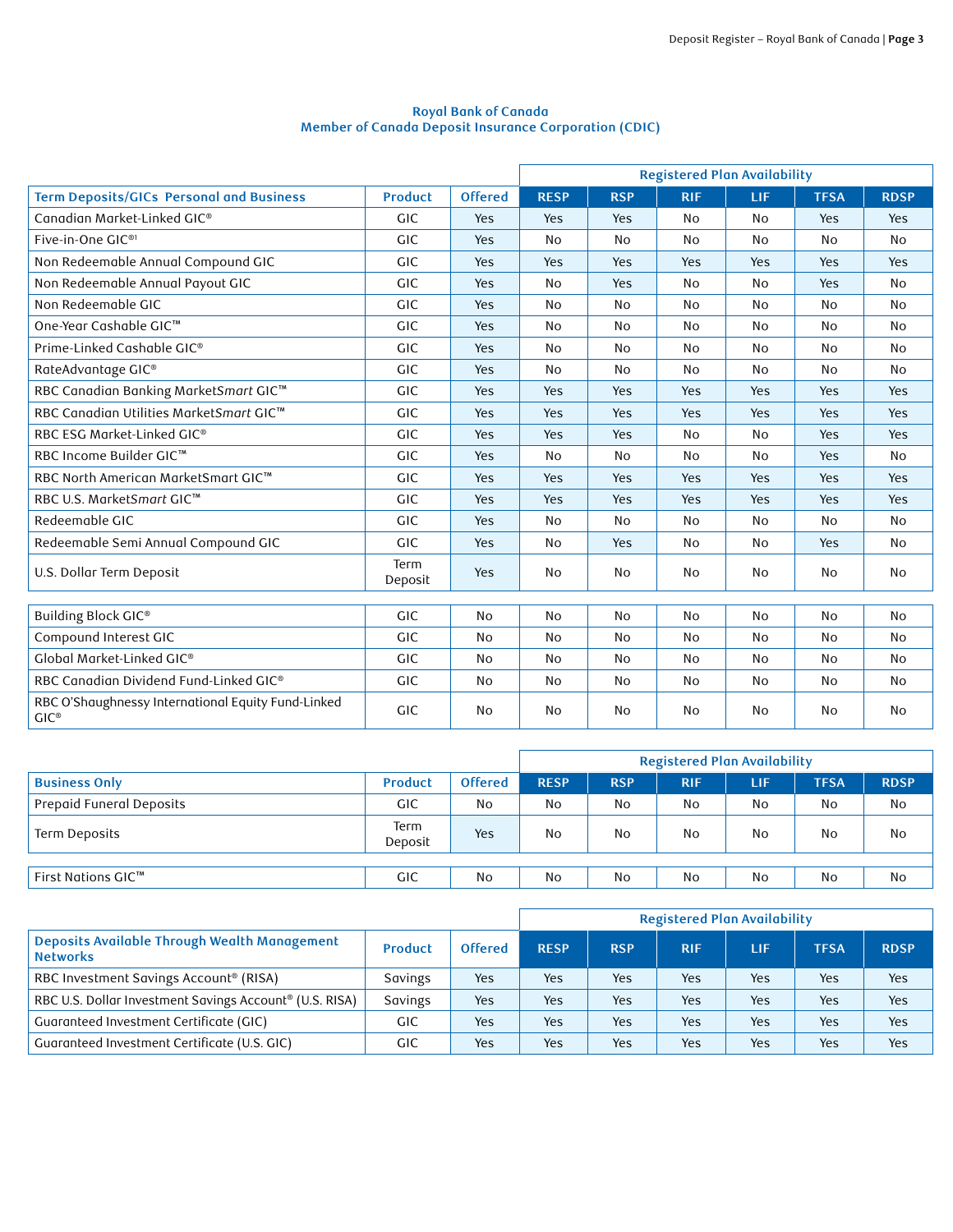#### **Royal Bank of Canada Member of Canada Deposit Insurance Corporation (CDIC)**

|                                           |                                     |                | <b>Registered Plan Availability</b> |            |            |     |             |             |
|-------------------------------------------|-------------------------------------|----------------|-------------------------------------|------------|------------|-----|-------------|-------------|
| <b>Other Products</b>                     | <b>Product</b>                      | <b>Offered</b> | <b>RESP</b>                         | <b>RSP</b> | <b>RIF</b> | LIF | <b>TFSA</b> | <b>RDSP</b> |
| Certified Cheques <sup>1</sup>            |                                     | <b>Yes</b>     | N/A                                 | N/A        | N/A        | N/A | N/A         | N/A         |
| Official Cheques                          | Non-<br>Traditional<br>Items        | <b>Yes</b>     | N/A                                 | N/A        | N/A        | N/A | N/A         | N/A         |
| Royal Bank Draft                          |                                     | Yes            | N/A                                 | N/A        | N/A        | N/A | N/A         | N/A         |
| Royal Bank World Money Order <sup>1</sup> |                                     | <b>No</b>      | N/A                                 | N/A        | N/A        | N/A | N/A         | N/A         |
| Uninvested Cash                           |                                     | Yes            | Yes                                 | Yes        | Yes        | Yes | Yes         | Yes         |
|                                           |                                     |                |                                     |            |            |     |             |             |
| Items in Transit                          | Outstanding                         | <b>Yes</b>     | N/A                                 | N/A        | N/A        | N/A | N/A         | N/A         |
| Suspense Accounts                         | Payment<br>$Items^{\dagger\dagger}$ | <b>Yes</b>     | N/A                                 | N/A        | N/A        | N/A | N/A         | N/A         |
| Unclaimed Cheques                         |                                     | <b>Yes</b>     | N/A                                 | N/A        | N/A        | N/A | N/A         | N/A         |

### **Royal Trust Corporation of Canada Member of Canada Deposit Insurance Corporation (CDIC)**

|                                      |                |                | <b>Registered Plan Availability</b> |            |            |           |                |             |
|--------------------------------------|----------------|----------------|-------------------------------------|------------|------------|-----------|----------------|-------------|
| <b>Deposit Accounts</b>              | <b>Product</b> | <b>Offered</b> | <b>RESP</b>                         | <b>RSP</b> | <b>RIF</b> | LIF       | <b>TFSA</b>    | <b>RDSP</b> |
| Retirement Savings Deposit           | Savings        | Yes            | <b>No</b>                           | Yes        | <b>No</b>  | No        | No             | <b>No</b>   |
|                                      |                |                |                                     |            |            |           |                |             |
| RBC Day to Day Savings®              | Savings        | <b>No</b>      | <b>No</b>                           | <b>No</b>  | <b>No</b>  | No        | <b>No</b>      | <b>No</b>   |
| RBC Enhanced Savings®                | Savings        | No             | <b>No</b>                           | No         | <b>No</b>  | No        | No             | No          |
| RBC High Interest eSavings®          | Savings        | <b>No</b>      | No                                  | No         | No         | No        | No             | <b>No</b>   |
| RBC U.S. High Interest eSavings®     | Savings        | No             | No                                  | No         | No         | No        | N <sub>0</sub> | <b>No</b>   |
| <b>RIF Savings</b>                   | Savings        | <b>No</b>      | <b>No</b>                           | <b>No</b>  | <b>No</b>  | No        | <b>No</b>      | <b>No</b>   |
| Royal Trust® Daily Interest Savings  | Savings        | No             | No                                  | No         | No         | No        | No             | No          |
| Royal Trust® T-Bill Savings          | Savings        | <b>No</b>      | No                                  | No         | No         | No        | No             | No          |
|                                      |                |                |                                     |            |            |           |                |             |
| RateLink Essential <sup>®†</sup>     | Chequing       | <b>No</b>      | <b>No</b>                           | <b>No</b>  | <b>No</b>  | <b>No</b> | No             | <b>No</b>   |
| RateLink Preference® <sup>†§</sup>   | Chequing       | <b>No</b>      | <b>No</b>                           | No         | No         | No        | No             | <b>No</b>   |
| RBC Day to Day Banking®              | Chequing       | No             | <b>No</b>                           | No         | No         | No        | <b>No</b>      | <b>No</b>   |
| RBC Leo's Young Savers Account®      | Chequing       | No             | <b>No</b>                           | No         | No         | No        | No             | <b>No</b>   |
| RBC No Limit Banking for Students®   | Chequing       | No             | No                                  | No         | No         | No        | No             | <b>No</b>   |
| RBC No Limit Banking®                | Chequing       | <b>No</b>      | <b>No</b>                           | No         | No         | No        | No             | <b>No</b>   |
| RBC Signature No Limit Banking®      | Chequing       | <b>No</b>      | <b>No</b>                           | No         | No         | No        | No             | <b>No</b>   |
| RBC Student Banking®                 | Chequing       | No             | <b>No</b>                           | No         | No         | No        | No             | <b>No</b>   |
| RBC VIP Banking®                     | Chequing       | No             | <b>No</b>                           | No         | No         | No        | No             | No          |
| Royal Trust® Daily Interest Chequing | Chequing       | No             | No                                  | No         | No         | No        | No             | No          |
| Royal Trust® U.S. Daily Interest     | Chequing       | <b>No</b>      | <b>No</b>                           | No         | No         | No        | No             | <b>No</b>   |
| U.S. Personal Account™ <sup>+</sup>  | Chequing       | <b>No</b>      | <b>No</b>                           | No         | <b>No</b>  | No        | No             | <b>No</b>   |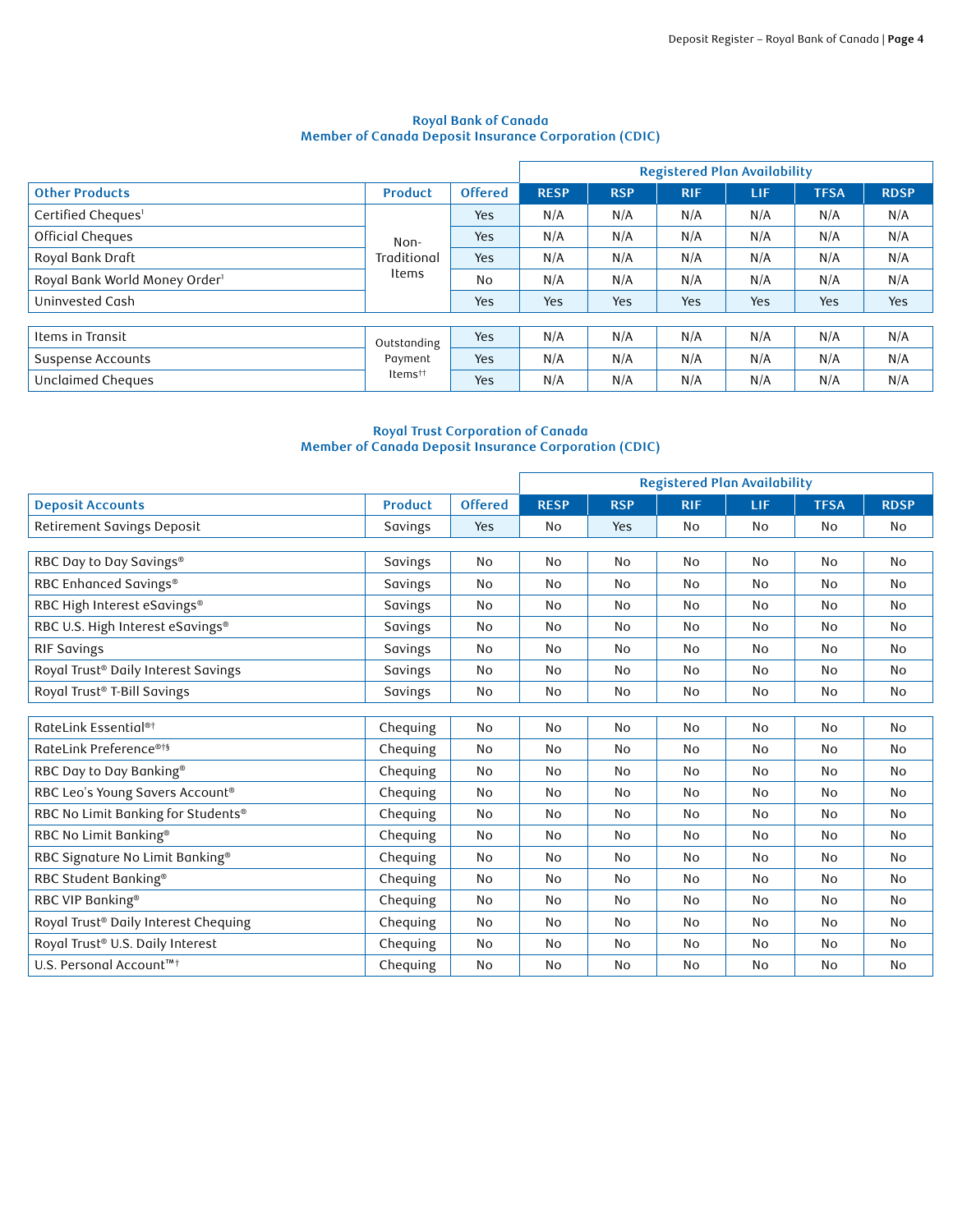# **Royal Trust Corporation of Canada Member of Canada Deposit Insurance Corporation (CDIC)**

|                                                         |                |                | <b>Registered Plan Availability</b> |            |            |            |                |             |
|---------------------------------------------------------|----------------|----------------|-------------------------------------|------------|------------|------------|----------------|-------------|
| <b>Term Deposits/GICs</b>                               | <b>Product</b> | <b>Offered</b> | <b>RESP</b>                         | <b>RSP</b> | <b>RIF</b> | LIF        | <b>TFSA</b>    | <b>RDSP</b> |
| Canadian Market-Linked GIC®                             | <b>GIC</b>     | Yes            | Yes                                 | Yes        | No         | No         | Yes            | Yes         |
| Five-in-One GIC <sup>®1</sup>                           | <b>GIC</b>     | Yes            | <b>No</b>                           | No         | No         | No         | No             | <b>No</b>   |
| Non Redeemable Annual Compound GIC                      | <b>GIC</b>     | Yes            | Yes                                 | Yes        | Yes        | Yes        | Yes            | Yes         |
| Non Redeemable Annual Payout GIC                        | <b>GIC</b>     | Yes            | <b>No</b>                           | Yes        | No         | No         | Yes            | <b>No</b>   |
| Non Redeemable GIC                                      | <b>GIC</b>     | Yes            | No                                  | No         | No         | No         | No             | <b>No</b>   |
| One-Year Cashable GIC™                                  | <b>GIC</b>     | Yes            | <b>No</b>                           | <b>No</b>  | <b>No</b>  | No         | N <sub>0</sub> | No          |
| Prime-Linked Cashable GIC®                              | <b>GIC</b>     | Yes            | <b>No</b>                           | <b>No</b>  | No         | No         | <b>No</b>      | <b>No</b>   |
| RBC Canadian Banking MarketSmart GIC™                   | <b>GIC</b>     | Yes            | Yes                                 | Yes        | Yes        | Yes        | Yes            | Yes         |
| RBC Canadian Utilities MarketSmart GIC™                 | <b>GIC</b>     | Yes            | Yes                                 | Yes        | Yes        | Yes        | Yes            | Yes         |
| RBC ESG Market-Linked GIC®                              | GIC            | Yes            | Yes                                 | Yes        | No         | No         | Yes            | Yes         |
| RBC Income Builder GIC™                                 | <b>GIC</b>     | Yes            | <b>No</b>                           | <b>No</b>  | No         | No         | Yes            | <b>No</b>   |
| RBC North American MarketSmart GIC™                     | GIC            | Yes            | Yes                                 | Yes        | Yes        | <b>Yes</b> | Yes            | Yes         |
| RBC U.S. MarketSmart GIC™                               | <b>GIC</b>     | Yes            | Yes                                 | Yes        | Yes        | Yes        | Yes            | Yes         |
| Redeemable GIC                                          | <b>GIC</b>     | Yes            | No                                  | No         | No         | No         | No             | No          |
| Redeemable Semi Annual Compound GIC                     | <b>GIC</b>     | Yes            | No                                  | Yes        | <b>No</b>  | No         | Yes            | No          |
|                                                         |                |                |                                     |            |            |            |                |             |
| Building Block GIC®                                     | <b>GIC</b>     | <b>No</b>      | <b>No</b>                           | <b>No</b>  | <b>No</b>  | <b>No</b>  | No             | <b>No</b>   |
| Compound Interest GIC                                   | <b>GIC</b>     | <b>No</b>      | <b>No</b>                           | No         | No         | No         | No             | <b>No</b>   |
| Global Market-Linked GIC®                               | <b>GIC</b>     | <b>No</b>      | <b>No</b>                           | <b>No</b>  | No         | No         | No             | <b>No</b>   |
| RBC Canadian Dividend Fund-Linked GIC®                  | <b>GIC</b>     | <b>No</b>      | <b>No</b>                           | No         | <b>No</b>  | No         | No             | <b>No</b>   |
| RBC O'Shaughnessy International Equity Fund-Linked GIC® | <b>GIC</b>     | <b>No</b>      | No                                  | <b>No</b>  | <b>No</b>  | No         | No             | No          |

|                                                                     |                |                | <b>Registered Plan Availability</b> |            |            |     |             |             |
|---------------------------------------------------------------------|----------------|----------------|-------------------------------------|------------|------------|-----|-------------|-------------|
| Deposits Available Through Wealth Management<br><b>Networks</b>     | <b>Product</b> | <b>Offered</b> | <b>RESP</b>                         | <b>RSP</b> | <b>RIF</b> | LIF | <b>TFSA</b> | <b>RDSP</b> |
| RBC Investment Savings Account® (RISA)                              | Savings        | Yes            | Yes                                 | Yes        | Yes        | Yes | Yes         | Yes         |
| RBC U.S. Dollar Investment Savings Account <sup>®</sup> (U.S. RISA) | Savings        | Yes            | Yes                                 | Yes        | Yes        | Yes | Yes         | Yes         |
| Guaranteed Investment Certificate (GIC)                             | GIC            | Yes            | Yes                                 | Yes        | Yes        | Yes | Yes         | Yes         |
| Guaranteed Investment Certificate (U.S. GIC)                        | GIC            | Yes            | Yes                                 | Yes        | Yes        | Yes | Yes         | Yes         |

|                                       |                                     |                | <b>Registered Plan Availability</b> |            |            |            |             |             |
|---------------------------------------|-------------------------------------|----------------|-------------------------------------|------------|------------|------------|-------------|-------------|
| <b>Other Products</b>                 | Product                             | <b>Offered</b> | <b>RESP</b>                         | <b>RSP</b> | <b>RIF</b> | <b>LIF</b> | <b>TFSA</b> | <b>RDSP</b> |
| Certified Cheques <sup>1</sup>        |                                     | Yes            | N/A                                 | N/A        | N/A        | N/A        | N/A         | N/A         |
| Official Cheques                      | Non-<br>Traditional                 | No             | N/A                                 | N/A        | N/A        | N/A        | N/A         | N/A         |
| Royal Trust® Money Order <sup>1</sup> |                                     | No             | N/A                                 | N/A        | N/A        | N/A        | N/A         | N/A         |
| Royal Trust® Draft                    | Items                               | <b>No</b>      | N/A                                 | N/A        | N/A        | N/A        | N/A         | N/A         |
| Uninvested Cash                       |                                     | Yes            | Yes                                 | Yes        | Yes        | Yes        | Yes         | Yes         |
|                                       |                                     |                |                                     |            |            |            |             |             |
| Items in Transit                      | Outstanding                         | <b>Yes</b>     | N/A                                 | N/A        | N/A        | N/A        | N/A         | N/A         |
| Suspense Accounts                     | Payment<br>$Items^{\dagger\dagger}$ | Yes            | N/A                                 | N/A        | N/A        | N/A        | N/A         | N/A         |
| Unclaimed Cheques                     |                                     | Yes            | N/A                                 | N/A        | N/A        | N/A        | N/A         | N/A         |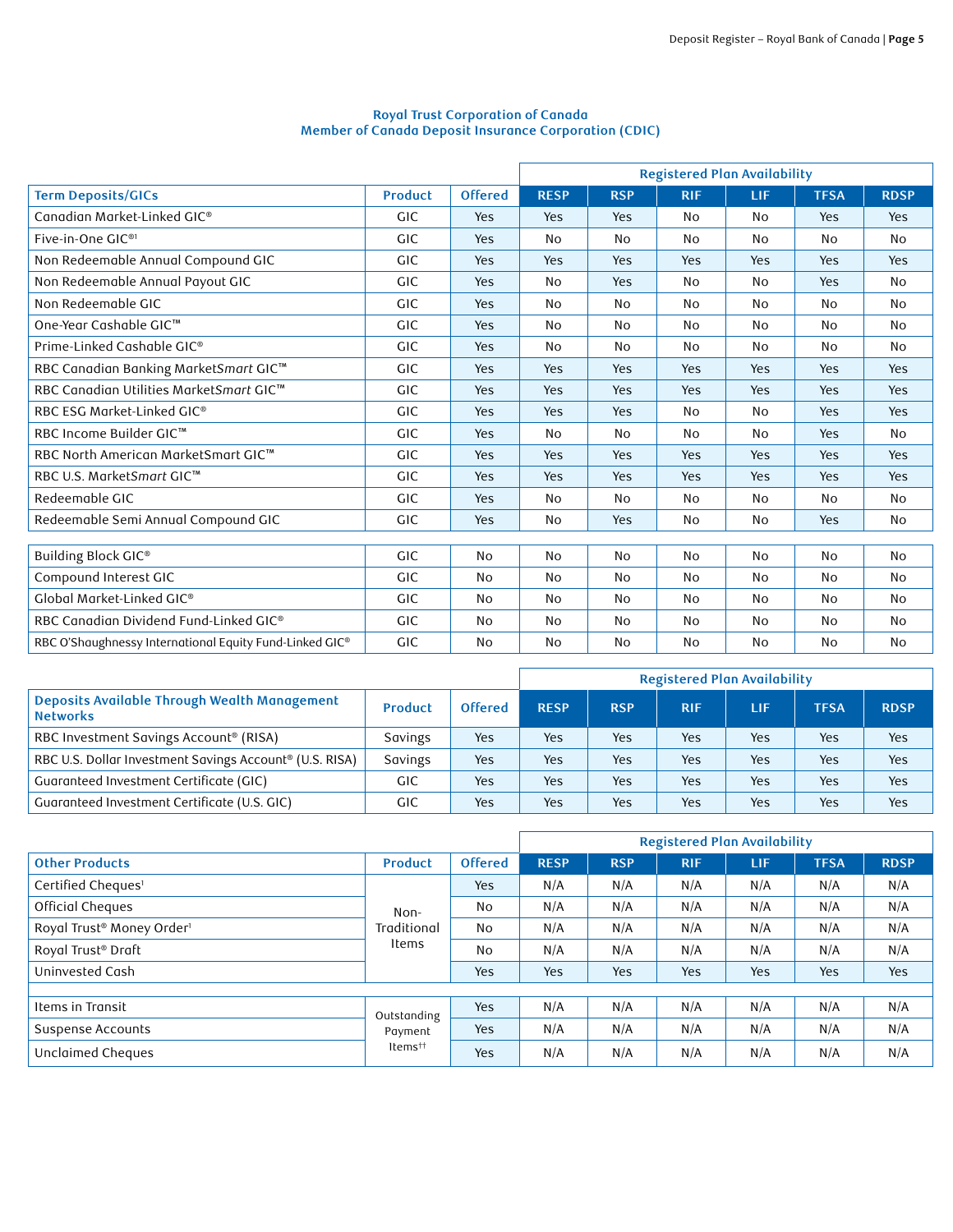#### **Royal Trust Company Member of Canada Deposit Insurance Corporation (CDIC)**

|                                      |                |                |             |            | <b>Registered Plan Availability</b> |           |             |             |  |
|--------------------------------------|----------------|----------------|-------------|------------|-------------------------------------|-----------|-------------|-------------|--|
| <b>Deposit Accounts</b>              | <b>Product</b> | <b>Offered</b> | <b>RESP</b> | <b>RSP</b> | <b>RIF</b>                          | LIF       | <b>TFSA</b> | <b>RDSP</b> |  |
| Retirement Savings Deposit           | Savings        | Yes            | No          | Yes        | No                                  | No        | No          | No          |  |
|                                      |                |                |             |            |                                     |           |             |             |  |
| RBC Day to Day Savings®              | Savings        | No             | No          | <b>No</b>  | No                                  | No        | No          | <b>No</b>   |  |
| RBC Enhanced Savings®                | Savings        | No             | No          | <b>No</b>  | <b>No</b>                           | No        | No          | <b>No</b>   |  |
| RBC High Interest eSavings®          | Savings        | <b>No</b>      | No          | <b>No</b>  | <b>No</b>                           | No        | No          | <b>No</b>   |  |
| <b>RIF Savings</b>                   | Savings        | No             | No          | No         | No                                  | No        | No          | <b>No</b>   |  |
| Royal Trust® T-Bill Savings          | Savings        | No             | No          | No         | No                                  | No        | No          | No          |  |
| Royal Trust® Daily Interest Savings  | Savings        | No             | No          | No         | No                                  | No        | No          | <b>No</b>   |  |
| RBC U.S. High Interest eSavings®     | Savings        | No             | No          | No         | No                                  | No        | No          | No          |  |
|                                      |                |                |             |            |                                     |           |             |             |  |
| RateLink Essential <sup>®†</sup>     | Chequing       | <b>No</b>      | <b>No</b>   | <b>No</b>  | No                                  | <b>No</b> | No          | <b>No</b>   |  |
| RateLink Preference <sup>®†§</sup>   | Chequing       | No             | No          | No         | No                                  | No        | No          | No          |  |
| RBC Day to Day Banking®              | Chequing       | No             | No          | No         | No                                  | No        | No          | <b>No</b>   |  |
| RBC Leo's Young Savers Account®      | Chequing       | No             | No          | No         | No                                  | No        | No          | <b>No</b>   |  |
| RBC No Limit Banking for Students®   | Chequing       | No             | No          | <b>No</b>  | No                                  | No        | No          | <b>No</b>   |  |
| RBC No Limit Banking®                | Chequing       | <b>No</b>      | No          | <b>No</b>  | <b>No</b>                           | No        | <b>No</b>   | <b>No</b>   |  |
| RBC Signature No Limit Banking®      | Chequing       | No             | No          | <b>No</b>  | <b>No</b>                           | No        | <b>No</b>   | <b>No</b>   |  |
| RBC Student Banking®                 | Chequing       | No             | No          | No         | No                                  | No        | No          | No          |  |
| RBC VIP Banking®                     | Chequing       | No             | No          | No         | No                                  | No        | No          | <b>No</b>   |  |
| Royal Trust® Daily Interest Chequing | Chequing       | <b>No</b>      | No          | No         | <b>No</b>                           | No        | No          | <b>No</b>   |  |
| Royal Trust® U.S. Daily Interest     | Chequing       | No             | No          | No         | No                                  | No        | No          | No          |  |
| U.S. Personal Account™ <sup>†</sup>  | Chequing       | No             | No          | No         | <b>No</b>                           | No        | No          | <b>No</b>   |  |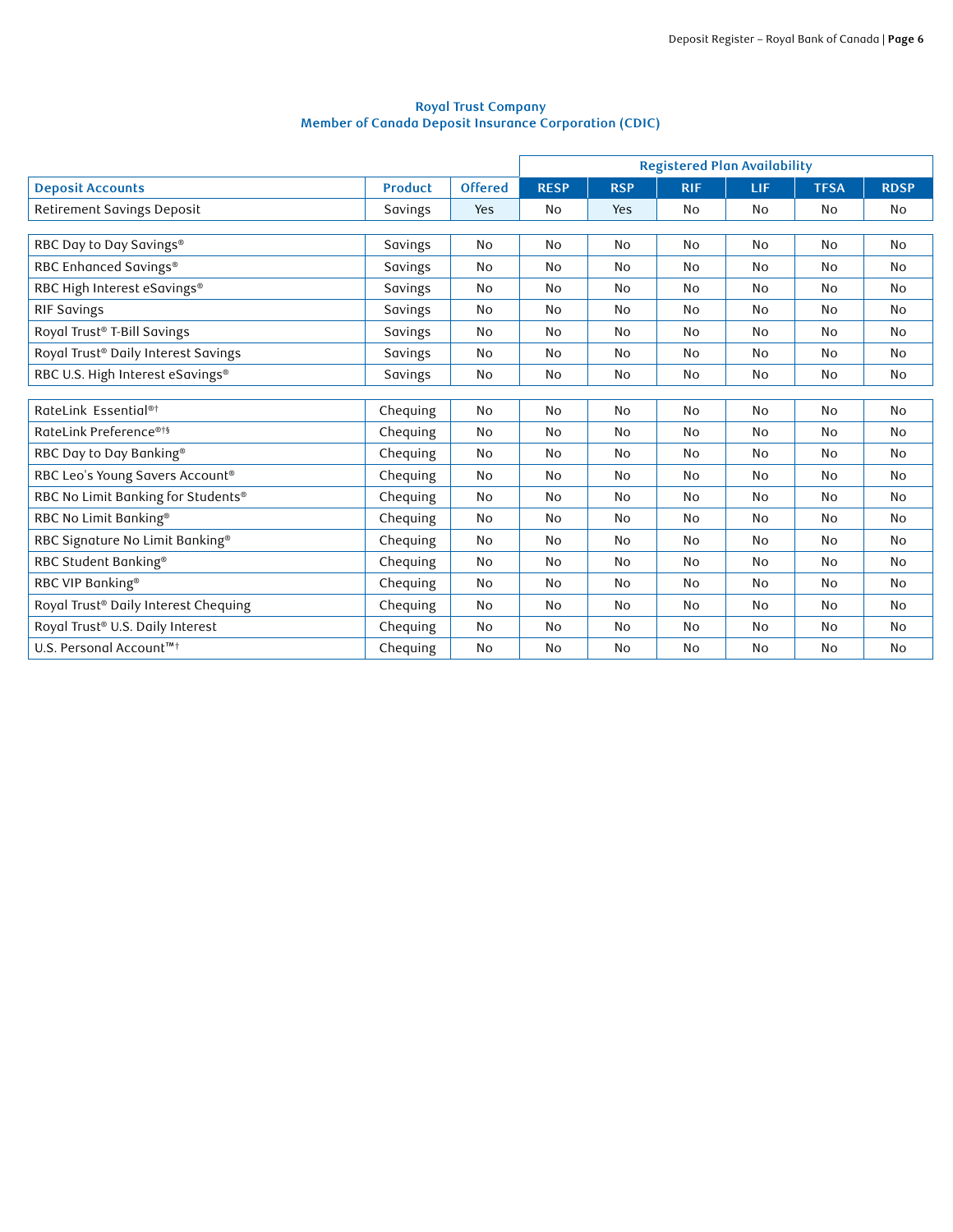#### **Royal Trust Company Member of Canada Deposit Insurance Corporation (CDIC)**

|                                                         |                |                | <b>Registered Plan Availability</b> |            |            |                |             |             |
|---------------------------------------------------------|----------------|----------------|-------------------------------------|------------|------------|----------------|-------------|-------------|
| <b>Term Deposits/GICs</b>                               | <b>Product</b> | <b>Offered</b> | <b>RESP</b>                         | <b>RSP</b> | <b>RIF</b> | LIF            | <b>TFSA</b> | <b>RDSP</b> |
| Canadian Market-Linked GIC®                             | <b>GIC</b>     | Yes            | Yes                                 | Yes        | No         | N <sub>o</sub> | Yes         | <b>Yes</b>  |
| Five-in-One GIC <sup>®1</sup>                           | <b>GIC</b>     | Yes            | No                                  | No         | No         | No             | No          | <b>No</b>   |
| Non Redeemable Annual Compound GIC                      | <b>GIC</b>     | Yes            | Yes                                 | Yes        | Yes        | Yes            | Yes         | Yes         |
| Non Redeemable Annual Payout GIC                        | <b>GIC</b>     | Yes            | No                                  | Yes        | No         | No             | Yes         | No          |
| Non Redeemable GIC                                      | <b>GIC</b>     | Yes            | No                                  | <b>No</b>  | <b>No</b>  | No             | No          | <b>No</b>   |
| One-Year Cashable GIC™                                  | <b>GIC</b>     | Yes            | No                                  | <b>No</b>  | No         | No             | No          | No          |
| Prime-Linked Cashable GIC <sup>®</sup>                  | <b>GIC</b>     | Yes            | <b>No</b>                           | <b>No</b>  | No         | No             | No          | <b>No</b>   |
| RBC Canadian Banking MarketSmart GIC™                   | <b>GIC</b>     | Yes            | Yes                                 | Yes        | Yes        | Yes            | Yes         | Yes         |
| RBC Canadian Utilities MarketSmart GIC™                 | <b>GIC</b>     | Yes            | Yes                                 | Yes        | Yes        | Yes            | Yes         | Yes         |
| RBC ESG Market-Linked GIC®                              | <b>GIC</b>     | Yes            | Yes                                 | Yes        | No         | No             | Yes         | Yes         |
| RBC Income Builder GIC™                                 | <b>GIC</b>     | Yes            | No                                  | No         | No         | No             | Yes         | <b>No</b>   |
| RBC North American MarketSmart GIC™                     | <b>GIC</b>     | Yes            | Yes                                 | Yes        | Yes        | Yes            | Yes         | Yes         |
| RBC U.S. MarketSmart GIC™                               | <b>GIC</b>     | Yes            | Yes                                 | Yes        | Yes        | Yes            | Yes         | Yes         |
| Redeemable GIC                                          | <b>GIC</b>     | Yes            | No                                  | <b>No</b>  | No         | No             | No          | <b>No</b>   |
| Redeemable Semi Annual Compound GIC                     | <b>GIC</b>     | Yes            | No                                  | Yes        | No         | No             | Yes         | <b>No</b>   |
|                                                         |                |                |                                     |            |            |                |             |             |
| Building Block GIC®                                     | <b>GIC</b>     | <b>No</b>      | No                                  | <b>No</b>  | No         | <b>No</b>      | <b>No</b>   | <b>No</b>   |
| Compound Interest GIC                                   | <b>GIC</b>     | No             | <b>No</b>                           | No         | No         | No             | No          | <b>No</b>   |
| Global Market-Linked GIC®                               | <b>GIC</b>     | <b>No</b>      | No                                  | <b>No</b>  | No         | No             | <b>No</b>   | <b>No</b>   |
| RBC Canadian Dividend Fund-Linked GIC®                  | <b>GIC</b>     | <b>No</b>      | No                                  | <b>No</b>  | No         | No             | No          | <b>No</b>   |
| RBC O'Shaughnessy International Equity Fund-Linked GIC® | <b>GIC</b>     | <b>No</b>      | No                                  | <b>No</b>  | <b>No</b>  | No             | No          | <b>No</b>   |

|                                                                     |            |                | <b>Registered Plan Availability</b> |            |            |     |             |             |
|---------------------------------------------------------------------|------------|----------------|-------------------------------------|------------|------------|-----|-------------|-------------|
| Deposits Available Through Wealth Management<br><b>Networks</b>     | Product    | <b>Offered</b> | <b>RESP</b>                         | <b>RSP</b> | <b>RIF</b> | LIF | <b>TFSA</b> | <b>RDSP</b> |
| RBC Investment Savings Account <sup>®</sup> (RISA)                  | Savings    | Yes            | Yes                                 | Yes        | Yes        | Yes | Yes         | Yes         |
| RBC U.S. Dollar Investment Savings Account <sup>®</sup> (U.S. RISA) | Savings    | Yes            | Yes                                 | Yes        | Yes        | Yes | Yes         | Yes         |
| Guaranteed Investment Certificate (GIC)                             | <b>GIC</b> | Yes            | Yes                                 | Yes        | Yes        | Yes | Yes         | Yes         |
| Guaranteed Investment Certificate (U.S. GIC)                        | GIC        | Yes            | Yes                                 | Yes        | Yes        | Yes | Yes         | Yes         |

|                                       |                                               |                | <b>Registered Plan Availability</b> |            |            |            |             |             |
|---------------------------------------|-----------------------------------------------|----------------|-------------------------------------|------------|------------|------------|-------------|-------------|
| <b>Other Products</b>                 | <b>Product</b>                                | <b>Offered</b> | <b>RESP</b>                         | <b>RSP</b> | <b>RIF</b> | <b>LIF</b> | <b>TFSA</b> | <b>RDSP</b> |
| Certified Cheques <sup>1</sup>        | Non-<br>Traditional<br>Items                  | Yes            | N/A                                 | N/A        | N/A        | N/A        | N/A         | N/A         |
| Official Cheques                      |                                               | No             | N/A                                 | N/A        | N/A        | N/A        | N/A         | N/A         |
| Royal Trust® Money Order <sup>1</sup> |                                               | No             | N/A                                 | N/A        | N/A        | N/A        | N/A         | N/A         |
| Royal Trust® Draft                    |                                               | <b>No</b>      | N/A                                 | N/A        | N/A        | N/A        | N/A         | N/A         |
| Uninvested Cash                       |                                               | Yes            | Yes                                 | Yes        | Yes        | Yes        | Yes         | Yes         |
|                                       |                                               |                |                                     |            |            |            |             |             |
| Items in Transit                      | Outstanding<br>Payment<br>Items <sup>††</sup> | Yes            | N/A                                 | N/A        | N/A        | N/A        | N/A         | N/A         |
| Suspense Accounts                     |                                               | Yes            | N/A                                 | N/A        | N/A        | N/A        | N/A         | N/A         |
| Unclaimed Cheques                     |                                               | Yes            | N/A                                 | N/A        | N/A        | N/A        | N/A         | N/A         |